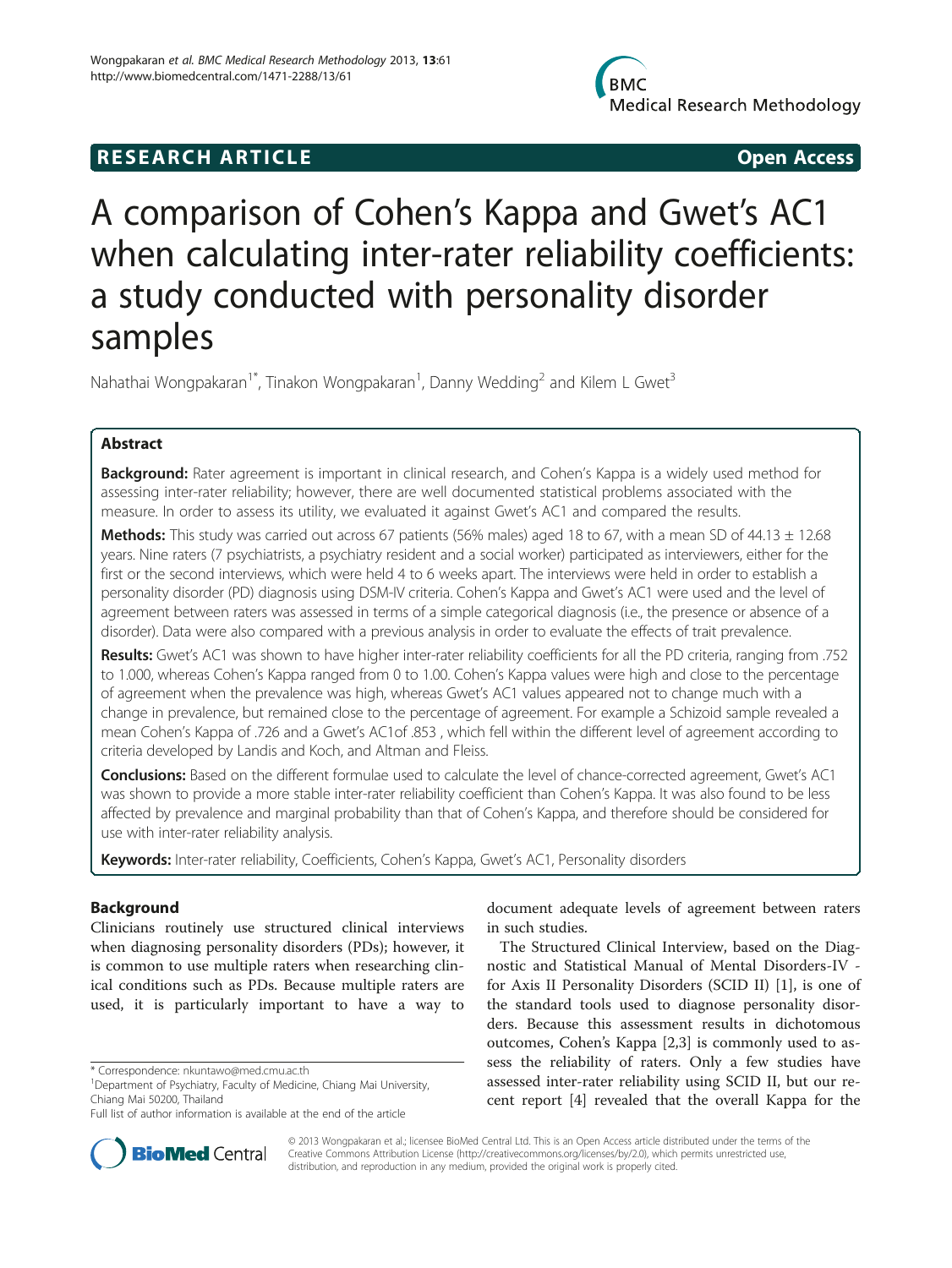Thai version of SCID II is .80, ranging from .70 for Depressive Personality Disorder to .90 for Obsessivecompulsive Personality Disorder. However, some investigators have expressed concerns about the low Kappa values found for some criteria, despite the high percentage of agreement [\[4](#page-6-0)-[6\]](#page-6-0). This problem has been referred to as the "Kappa paradox" by Feinstein and Cicchetti [\[7](#page-6-0)], who stated, "in one paradox, a high value of the observed agreement  $(P_0)$  can be drastically lowered by a substantial imbalance in the table's marginal totals either vertically or horizontally. In the second paradox, kappa will be higher with an asymmetrical rather than symmetrical imbalance in marginal totals, and with imperfect rather than perfect symmetry in the imbalance. An adjusted kappa does not repair either problem, and seems to make the second one worse." Di Eugenio and Glass [[8\]](#page-6-0) stated that  $\kappa$  is affected by the skewed distributions of categories (the prevalence problem) and by the degree to which coders disagree (the bias problem).

In an attempt to fix these problems, Gwet [[9\]](#page-6-0) proposed two new agreement coefficients. The first coefficient can be used with any number of raters but requires a simple categorical rating system, while the second coefficient, though it can also be used with any number of raters, is more appropriate when an ordered categorical rating system is used. The first agreement coefficient is called the "first-order agreement coefficient," or the AC1 statistic, which adjusts the overall probability based on the chance that raters may agree on a rating, despite the fact that one or all of them may have given a random value. A random rating occurs when a rater is not certain about how to classify an object, which can occur when the object's characteristics do not match the rating instructions. Chance agreement can inflate the overall agreement probability, but should not contribute to the measure of any actual agreement between raters. Therefore, as is done with the Kappa statistic, Gwet adjusted for chance agreement by using the AC1 tool, such that the AC1 between two or multiple raters is defined as the conditional probability that two randomly selected raters will agree, given that no agreement will occur by chance [[9\]](#page-6-0). Gwet found that Kappa gives a slightly higher value than other coefficients when there is a high level of agreement; however, in the paradoxical situation in which Kappa is low despite a high level of agreement, Gwet proposed using AC1 as a "paradox-resistant" alternative to the unstable Kappa coefficient.

Gwet has also proved the validity of the multiplerater version of the AC1 and the Fleiss' Kappa statistics, using a Monte-Carlo simulation approach with various estimators [\[10\]](#page-6-0).

To the best of our knowledge, Gwet's AC1 has never been tested with an inter-rater reliability analysis of personality disorders; therefore, in this study we analyzed the data using both Cohen's Kappa and Gwet's AC1 to compare their levels of reliability.

# **Methods**

This project was approved by the Ethics Committee of the Faculty of Medicine, Chiang Mai University.

## Subjects

A total of 67 subjects were recruited from the inpatient and outpatient departments of Maharaj Nakorn Chiang Mai Hospital, part of the Faculty of Medicine at Chiang Mai University. Slightly over half (55%) of the subjects were female, and the mean age was  $44.07 \pm 13.09$  years (18 to 67). With regard to the Axis I diagnoses, 30% had mixed anxiety-depressive disorder, 20% substance use disorder, 15% anxiety and/or somatoform disorder, 15% mixed substance related disorder, anxiety and/or depressive disorder, and 10% had major depressive disorder. The Mini-International Neuropsychiatric Interview (MINI) was used to establish Axis I diagnoses [\[11\]](#page-6-0).

### Instrument

The Structured Clinical Interview for DSM-IV Axis II Personality Disorders (SCID-II) involves a semi-structured interview that assesses ten standard DSM-IV personality disorders, including Depressive PD and Passive-Aggressive PD. The Thai version of SCID-II was developed based on a translation and cultural adaptation process which involved a forward and backward translation carried out by qualified, bilingual staff. The final draft for this study was approved by the author of the original SCID II [\[4](#page-6-0)].

### Raters

Nine raters, including 7 psychiatrists, 1 social worker and 1 psychiatry resident made up 8 rater pairs (Table [1](#page-2-0)). Each subject was randomly selected to be rated by a pair of raters, all of whom were trained in administering the Thai version of SCID II and were supervised by the first and second authors. The training included 2 days of theoretical work, plus an evaluation of video tapes made of 10 subjects not involved in the study. Table [1](#page-2-0) shows the 8 pairs of raters that participated in this reliability experiment as well as the number of subjects that each pair rated.

### Data analysis

In order to demonstrate the 2 by 2 analysis, only the 4 pairs 1, 2, 3 and 4 were analyzed, while the remaining pairs were not analyzed due to insufficient cell size.

To simplify the formulas used in Cohen's Kappa and Gwet's AC1, we created a table showing the distribution of the subjects covered, by rater and response category (Table [2](#page-2-0)).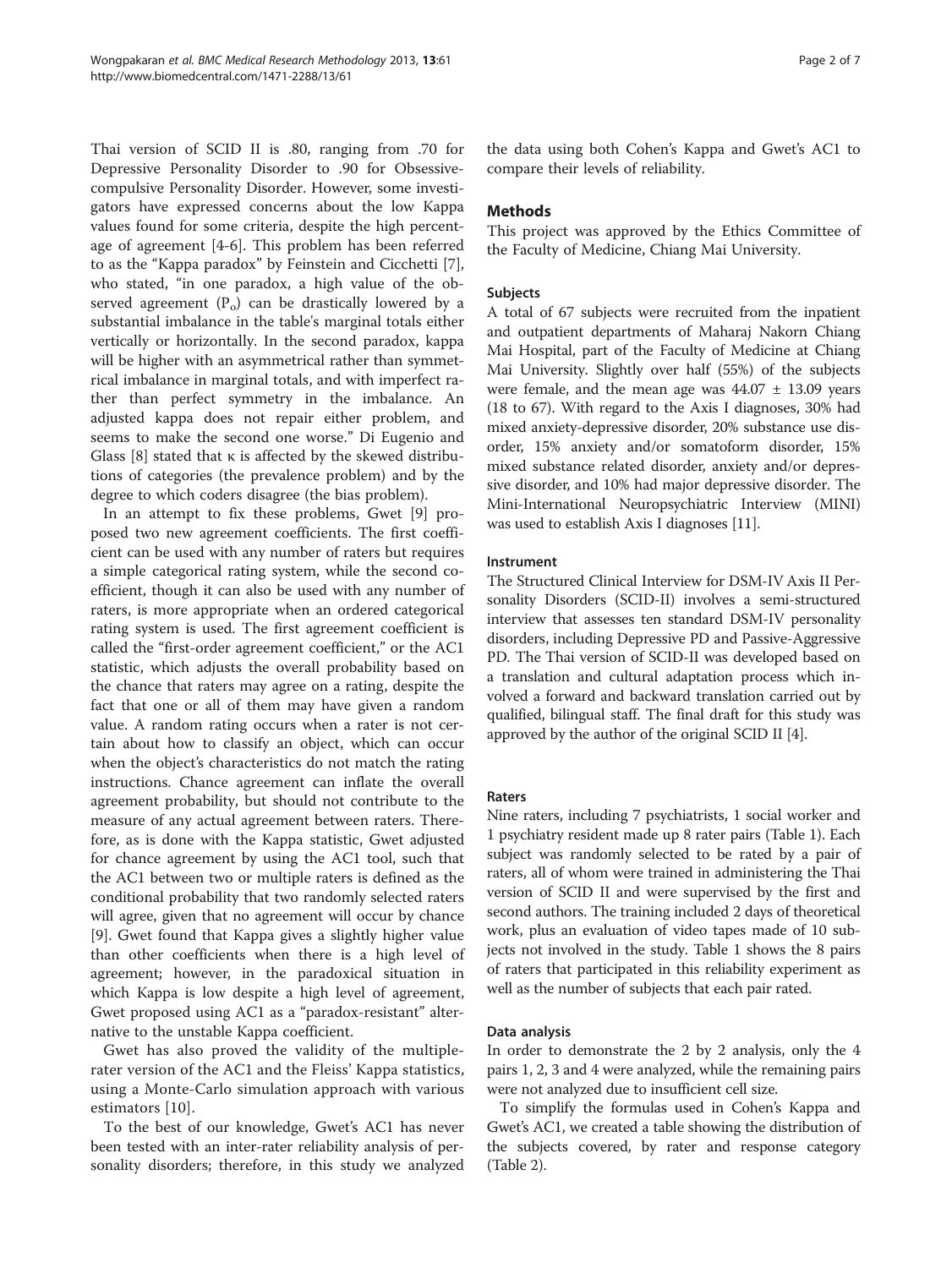<span id="page-2-0"></span>Table 1 Pair, rater matches and number of subjects per pair

| Pair Number                    | $1\quad 2$ | - 3 |                         | 45 | 6 7 | 8 | <b>Total</b> |
|--------------------------------|------------|-----|-------------------------|----|-----|---|--------------|
| Rater Names                    |            |     | VU US TW NW SU AM TW MN |    |     |   |              |
|                                |            |     | MN SP SR SR TW SU VU TW |    |     |   |              |
| No. of Subjects 19 16 10 8 3 3 |            |     |                         |    |     |   | 67           |

Cohen's Kappa was calculated using the formula:

Where p is the overall percent agreement  $(p) = \frac{A+D}{N}$ 

 $A =$  the number of times both raters classify a subject into category 1

 $D =$  the number of times both raters classify a subject into category 2

 $N =$  the total sample size

 $e(K)$ = the chance agreement probability =  $\left(\frac{A1}{N} * \frac{B1}{N}\right) + \left(\frac{A2}{N} * \frac{B2}{N}\right)$ Gwet's AC1 =  $\frac{p-e(\gamma)}{1-e(\gamma)}$ 

$$
p = \frac{A+D}{N}
$$

 $e(y)$ = the chance agreement probability = 2q (1-q),  $q = \frac{A1 + B1}{2N}$ 

Cohen's Kappa, Gwet's AC1 and the percentage agreement were calculated using AgreeStat version 2011.3 (Advanced Analytics, Gaithersburg, MD, USA).

# Results

Tables [3](#page-3-0) and [4](#page-4-0) show the responses of the subjects by rater, response category and percentage of agreement. The overall level of agreement ranged from 84% to 100%, with a mean SD of  $96.58 \pm 4.99$ . The most common disagreement among the 4 pairs of raters was in relation to Schizoid and Passive-Aggressive PDs (3 out of the 4 pairs), while the second most common was Dependent, Obsessive-Compulsive

Table 2 Distribution of subjects - by rater and response category

| Rater 1            |            |                |           |  |  |
|--------------------|------------|----------------|-----------|--|--|
| Rater <sub>2</sub> | Category 1 | Category 2     | Total     |  |  |
| Category 1         |            |                | $B1(A+B)$ |  |  |
| Category 2         |            |                | $B2(C+D)$ |  |  |
|                    | A1 $(A+C)$ | $A2$ ( $B+D$ ) |           |  |  |

and Depressive PDs (2 out of the 4 pairs). None of the PDs showed a 100 percent agreement among the 4 pairs of raters.

Cohen's Kappa values ranged from 0 to 1.000 (Mean  $SD = .821 \pm .299$ , whereas Gwet's AC1 values ranged from .752 to 1.000 (Mean SD = .953  $\pm$  .071).

#### The effect of trait prevalence

Trait prevalence here was calculated based on the number of positive cases, as judged by both raters, then calculated as a percentage of the total number of cases, and inter-rater reliability (Tables [3,](#page-3-0) [4](#page-4-0) and [5\)](#page-4-0). For example, when calculating the prevalence of Avoidant PD in the VU-MN pair (Table [3\)](#page-3-0), the number of cases in which raters agreed with each other was 5, which was calculated as a percentage of the total number of cases (19), leading to a prevalence rate of 26.32%. Table [6](#page-5-0) showed a summary of comparison between Cohen's Kappa and Gwet's AC1 values according to prevalence rate for each PD. When the prevalence rate was higher, so were Cohen's Kappa and the level of agreement; in contrast, the values for Gwet's AC1 did not change dramatically with prevalence as compared to Cohen's Kappa, but instead remained close to the percentage of agreement.

For instance, in the VU-MN pair, the prevalence of Depressive PD was 10.53% (2/19 in total), while the Cohen's Kappa score was .604 (SE .254), Gwet's AC1 was .857 (SE .104) and the level of agreement was 89%. For the US-SP pair, prevalence was 12.50% (2/16), Cohen's Kappa was .765 (SE .221) and Gwet's AC1 was .915 (SE .087), while the level of agreement was 94%.

#### Chance agreement probability

The chance agreement probabilities for Cohen's Kappa  $(e(K))$  and Gwet's AC1  $(e(y))$  were calculated using the formulae shown above, and in situations where the marginal count was zero (the raters had 100% agreement) as found for the Avoidant, Dependent, Passive-Aggressive and Paranoid PDs in the TW-SR and NW-SR pairs. Cohen's Kappa gave a '0' value for them all, whereas Gwet's AC1 gave a value of .858 for Avoidant PD and .890 for the other three PDs – those closest in terms of level of agreement (the Cohen's Kappa could not be calculated using the SPSS program, due to the fact that at least one variable in each 2-way table upon which measures of association were computed was a constant).

In the first Kappa case, the agreement probability became '1', making the  $P$  value equal to '0'; whereas, in the case of Gwet's AC1, the chance agreement probability did not equal '0'.

The instance of marginal probability was more apparent for Antisocial and Histrionic PDS within the VU-MN pair. Both pairs had the same prevalence of 5.2% (1/19);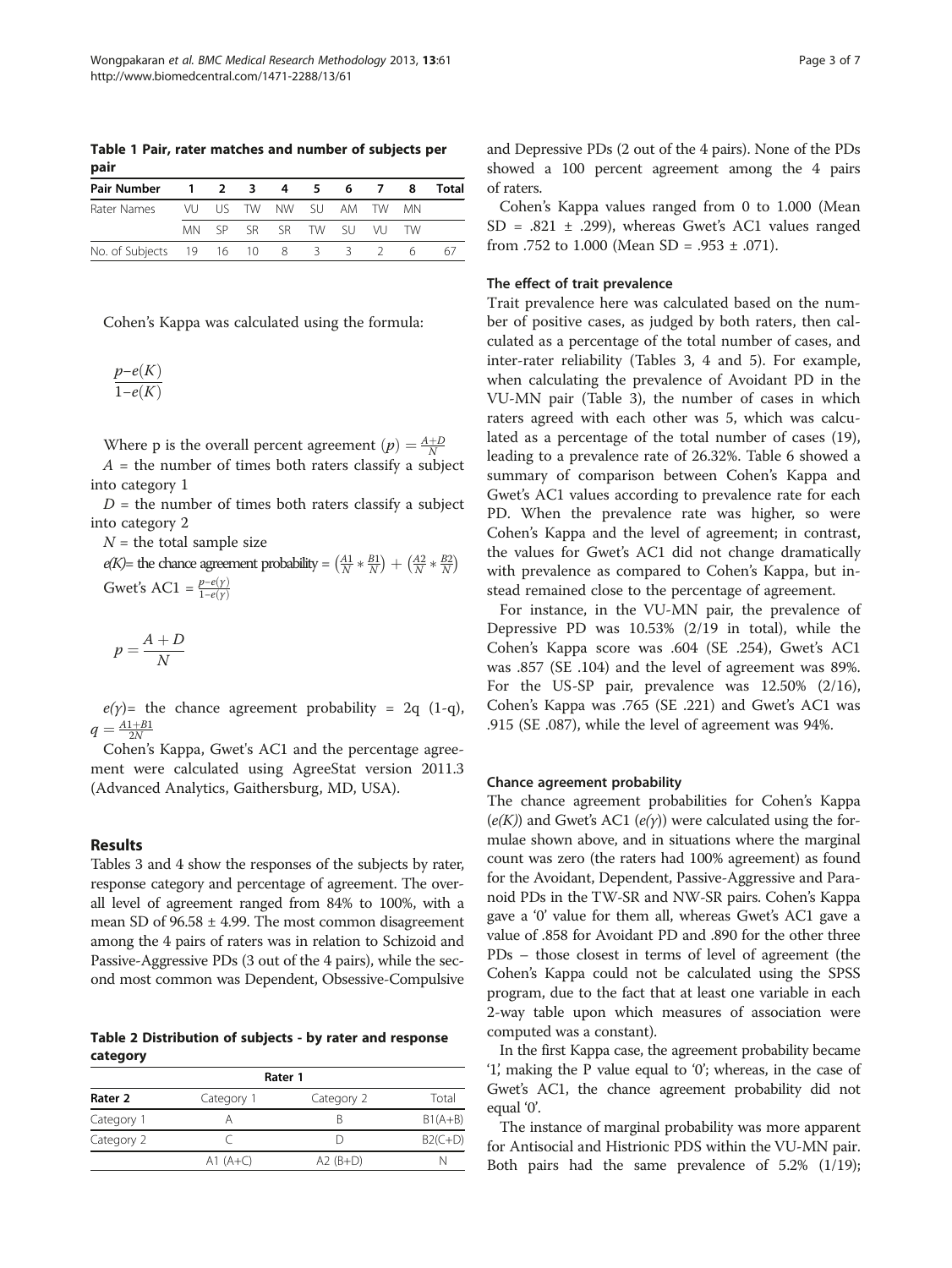<span id="page-3-0"></span>

|                      |                 |              | Rater VU       | % Agreement |                 |                | Rater US       | % Agreement |
|----------------------|-----------------|--------------|----------------|-------------|-----------------|----------------|----------------|-------------|
|                      | <b>Rater MN</b> | No(N)        | Yes (Y)        |             | <b>Rater SP</b> | No(N)          | Yes (Y)        |             |
| Avoidant             | No(N)           | 14           | $\mathbf 0$    | 100         | No(N)           | 13             | 0              | 100         |
|                      | Yes (Y)         | $\mathbf{0}$ | 5              |             | Yes (Y)         | $\Omega$       | 3              |             |
| Dependent            | N               | 17           |                | 95          | Ν               | 15             | $\overline{0}$ | 100         |
|                      | Y               | $\Omega$     |                |             | Y               | $\Omega$       |                |             |
| Obsessive-Compulsive | N               | 12           |                | 95          | N               | 10             | 0              | 88          |
|                      | Y               | $\mathbf{0}$ | 6              |             | Y               | $\overline{2}$ | $\overline{4}$ |             |
| Passive-aggressive   | Ν               | 15           | 0              | 100         | Ν               | 14             | 0              | 94          |
|                      | Υ               | $\circ$      | $\overline{4}$ |             | Υ               |                |                |             |
| Depressive           | N               | 15           |                | 89          | N               | 13             |                | 94          |
|                      | Υ               |              | $\overline{2}$ |             | Υ               | $\Omega$       | $\overline{2}$ |             |
| Paranoid             | N               | 13           | $\mathbf 0$    | 100         | N               | 15             | $\overline{0}$ | 100         |
|                      | Υ               | $\Omega$     | 6              |             | Y               | $\Omega$       |                |             |
| Schizotypal          | N               | 18           | $\mathbf 0$    | 100         | Ν               | 16             | $\mathbf 0$    | 100         |
|                      | Υ               | $\Omega$     |                |             | Y               | $\Omega$       | $\Omega$       |             |
| Schizoid             | N               | 13           | $\mathfrak{D}$ | 84          | N               | 15             | $\mathbf 0$    | 100         |
|                      | Υ               |              | 3              |             | Y               | $\Omega$       |                |             |

Histrionic N 17 1 94 N 15 0 100

Narcissistic N 19 0 100 N 16 0 100

Borderline N 15 0 100 N 14 0 100

Total Antisocial N 16 1 89 N 15 0 100

Y 0 1 Y 0 1

Y 0 0 0 Y 0 C

Y 0 4 Y 0 2

Y 1 1 1 Y 0 1

Table 3 Distribution of subjects by rater and response category for the VU-MN and US-SP pairs of raters

however, Antisocial PD had a marginal count of 17 (16+1) for the answer "No," whilst Histrionic PD had a marginal count of 18 (17+1). Gwet's AC1 demonstrated higher levels of agreement and higher inter-rater reliability coefficients than Cohen's Kappa: .870 (SE .095) vs. .441 (SE .330) and with 89% overall agreement for Antisocial PD, and .938 (SE .063) vs. .641 (SE .326) with 94% overall agreement for Histrionic PD. Our analysis documented the robustness of AC1 when used to assess the possibility of marginal problems occurring. Our results confirm those obtained by Gwet [[12](#page-6-0)].

# **Discussion**

Gwet's AC1 provides a reasonable chance-corrected agreement coefficient, in line with the percentage level of agreement. Gwet [[13\]](#page-6-0) stated that one problem with Cohen's Kappa is that it gives a very wide range for  $e(K)$  from 0 to 1 depending on the marginal probability, despite the fact that  $e(K)$  values should not exceed 0.5. Gwet attributed this to the wrong methods being applied when computing the chance agreement probability for Kappa [\[9](#page-6-0)].

Clinicians need to be confident that the measures they are using are valid, and poor inter-rater reliability leads to a lack of confidence; for example, in this study Schizoid PD had a high percentage of agreement (88% - 100%) among 4 pairs of raters; therefore, high inter-rater reliability might be expected as well. However, Cohen's Kappa gave scores of .565, .600, .737 and 1.000, while Gwet's AC1 gave scores of .757, .840, .820 and 1.000, documenting that a different level of agreement may be reached when these different measures are applied to the same dataset. For example, based on Landis and Koch's criteria, the Cohen's Kappa value of .565 falls into the "Moderate" category, while Gwet's AC1 value of .757 falls into the "Substantial" category (Table [7\)](#page-5-0). A good level of agreement, regardless of the criteria used, is important for clinicians because it supports confidence in the diagnoses being made.

When there are unavoidably low prevalence rates for some of the criteria - a situation which brings about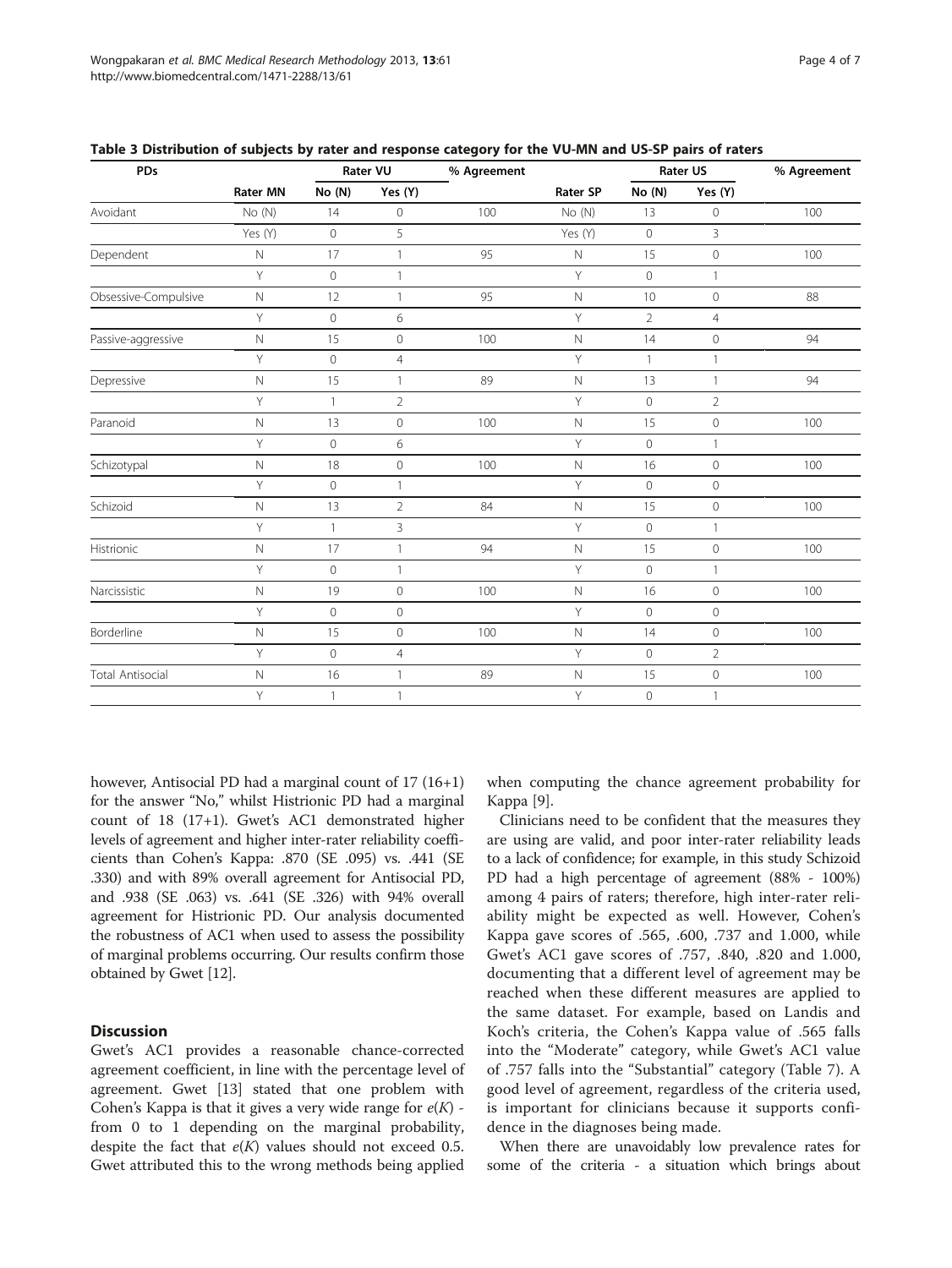| Pairs of raters         |                 |                |                 |             |                 |                |                 |             |
|-------------------------|-----------------|----------------|-----------------|-------------|-----------------|----------------|-----------------|-------------|
| PDs                     |                 |                | <b>Rater TW</b> | % Agreement |                 |                | <b>Rater NW</b> | % Agreement |
|                         | <b>Rater SR</b> | No(N)          | Yes (Y)         |             | <b>Rater SR</b> | No(N)          | Yes (Y)         |             |
| Avoidant                | No(N)           | 9              | 0               | 100         | No(N)           | 7              | $\mathbf{1}$    | 88          |
|                         | Yes (Y)         | 0              | 1               |             | Yes (Y)         | $\bf{0}$       | $\mathbf 0$     |             |
| Dependent               | $\mathbb N$     | 9              | $\mathbf{1}$    | 90          | $\mathbb N$     | $\overline{7}$ | $\circ$         | 100         |
|                         | Y               | $\circ$        | $\mathbf 0$     |             | Y               | $\mathbf{0}$   | $\mathbf{1}$    |             |
| Obsessive-Compulsive    | N               | 8              | $\circ$         | 100         | $\mathbb N$     | 6              | $\circ$         | 100         |
|                         | Y               | $\circ$        | $\overline{2}$  |             | Y               | $\mathbf{0}$   | $\overline{2}$  |             |
| Passive-aggressive      | N               | 9              | $\circ$         | 90          | $\mathbb N$     | 6              | $\mathbf{1}$    | 88          |
|                         | Y               | $\mathbf{1}$   | $\mathbf{0}$    |             | Y               | $\mathbf{0}$   | $\mathbf{1}$    |             |
| Depressive              | $\hbox{N}$      | 10             | $\mathbf 0$     | 100         | $\mathbb N$     | $\overline{7}$ | $\circ$         | 100         |
|                         | Y               | $\mathbf{0}$   | $\circ$         |             | Y               | $\mathbf{0}$   | $\mathbf{1}$    |             |
| Paranoid                | $\hbox{N}$      | 9              | $\mathbf 0$     | 90          | $\mathbb N$     | 8              | $\circ$         | 100         |
|                         | Y               | $\mathbf{1}$   | $\mathbf 0$     |             | Y               | $\mathbf{0}$   | $\circ$         |             |
| Schizotypal             | $\mathbb N$     | 9              | $\overline{0}$  | 100         | $\mathbb N$     | 8              | $\circ$         | 100         |
|                         | Y               | $\mathbf{0}$   | $\mathbf{1}$    |             | Y               | $\mathbf{0}$   | $\circ$         |             |
| Schizoid                | $\hbox{N}$      | $\overline{7}$ | $\mathbf{1}$    | 90          | $\mathbb N$     | 6              | $\circ$         | 88          |
|                         | Y               | $\circ$        | $\overline{2}$  |             | Y               | $\mathbf{1}$   | $\mathbf{1}$    |             |
| Histrionic              | $\hbox{N}$      | 10             | $\mathbf 0$     | 100         | $\mathbb N$     | 8              | $\mathbf 0$     | 100         |
|                         | Y               | $\circ$        | $\mathbf{0}$    |             | Y               | $\mathbf{0}$   | $\circ$         |             |
| Narcissistic            | N               | 9              | $\circ$         | 100         | $\mathbb N$     | 8              | $\circ$         | 100         |
|                         | Y               | $\mathbf 0$    | $\mathbf{1}$    |             | Y               | $\mathbb O$    | $\circ$         |             |
| Borderline              | N               | 8              | $\mathbf{1}$    | 90          | $\mathbb N$     | $\overline{7}$ | $\mathbf 0$     | 100         |
|                         | Y               | $\mathbf 0$    | $\mathbf{1}$    |             | Y               | $\mathbb O$    | $\mathbf{1}$    |             |
| <b>Total Antisocial</b> | $\hbox{N}$      | 10             | $\mathbf 0$     | 100         | $\mathbb N$     | $\overline{7}$ | $\circ$         | 100         |
|                         | Y               | $\circ$        | $\mathbf 0$     |             | Y               | $\mathbf{0}$   | $\mathbf{1}$    |             |

# <span id="page-4-0"></span>Table 4 Distribution of subjects by rater and response category for the TW-SR and NW-SR

Table 5 Inter-rater reliability between raters, based on Cohen's Kappa and Gwet's AC1

|                         | <b>VU-MN</b> |        | $US - SP$ |        | TW-SR    |        | NW - SR |        |
|-------------------------|--------------|--------|-----------|--------|----------|--------|---------|--------|
|                         | Cohen's      | Gwet's | Cohen's   | Gwet's | Cohen's  | Gwet's | Cohen's | Gwet's |
| <b>PDs</b>              | Kappa        | AC1    | Kappa     | AC1    | Kappa    | AC1    | Kappa   | AC1    |
| Avoidant                | 1.000        | 1.000  | 1.000     | 1.000  | 1.000    | 1.000  | 0       | .858   |
| Dependent               | .640         | .934   | 1.000     | 1.000  | 0        | .890   | 1.000   | 1.000  |
| Obsessive-Compulsive    | .883         | .904   | .714      | .781   | 1.000    | 1.000  | 1.000   | 1.000  |
| Passive-Aggressive      | 1.000        | 1.000  | .636      | .924   | 0        | .890   | .600    | .820   |
| Depressive              | .604         | .857   | .765      | .915   | 1.000    | 1.000  | 1.000   | 1.000  |
| Paranoid                | 1.000        | 1.000  | 1.000     | 1.000  | $\Omega$ | .890   | 1.000   | 1.000  |
| Schizotypal             | 1.000        | 1.000  | 1.000     | 1.000  | 1.000    | 1.000  | 1.000   | 1.000  |
| Schizoid                | .565         | .752   | 1.000     | 1.000  | .737     | .840   | .600    | .820   |
| Histrionic              | .641         | .938   | 1.000     | 1.000  | 1.000    | 1.000  | 1.000   | 1.000  |
| Narcissistic            | 1.000        | 1.000  | 1.000     | 1.000  | 1.000    | 1.000  | 1.000   | 1.000  |
| Borderline              | 1.000        | 1.000  | 1.000     | 1.000  | .615     | .866   | 1.000   | 1.000  |
| <b>Total Antisocial</b> | .441         | .870   | 1.000     | 1.000  | 1.000    | 1.000  | 1.000   | 1.000  |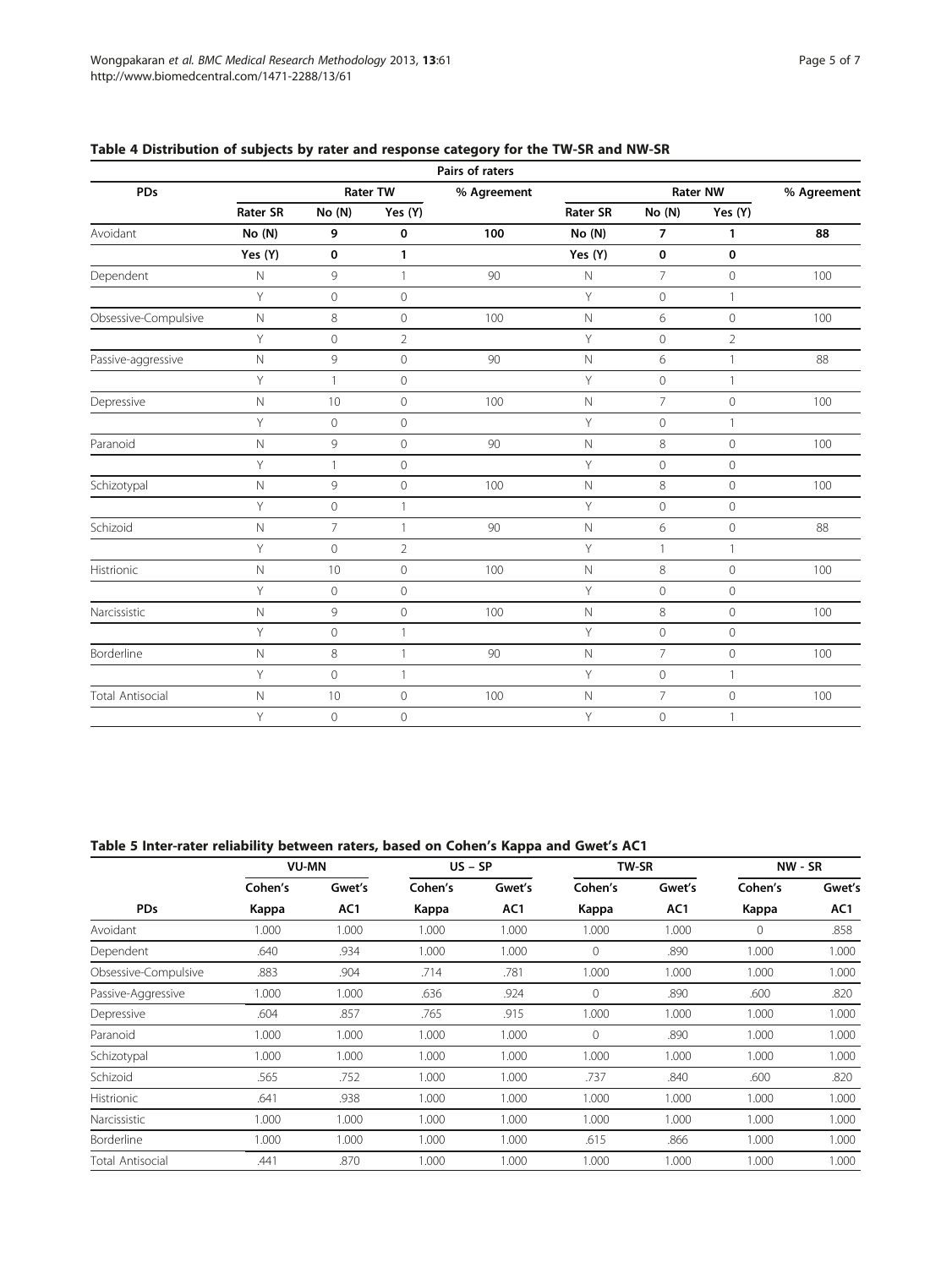<span id="page-5-0"></span>Table 6 Comparison between Cohen's Kappa and Gwet's AC1 according to prevalence rate

| <b>PDs</b>           | Prevalence<br>rate (%) | Cohen's<br>Kappa | Gwet's<br>AC1 | % Agreement |
|----------------------|------------------------|------------------|---------------|-------------|
| Avoidant             | 26.32                  | 1.000            | 1.000         | 100         |
|                      | 18.75                  | 1.000            | 1.000         | 100         |
|                      | 10.00                  | 1.000            | 1.000         | 100         |
|                      | 0.0                    | 0.0              | .858          | 88          |
| Dependent            | 12.50                  | 1.000            | 1.000         | 100         |
|                      | 6.25                   | 1.000            | 1.000         | 100         |
|                      | 5.26                   | .640             | .934          | 95          |
|                      | 0.0                    | 0.0              | .890          | 90          |
| Obsessive-Compulsive | 31.58                  | .883             | .904          | 95          |
|                      | 25.00                  | .714             | .781          | 88          |
|                      | 25.00                  | 1.000            | 1.000         | 100         |
|                      | 20.00                  | 1.000            | 1.000         | 100         |
| Passive-Aggressive   | 21.05                  | 1.000            | 1.000         | 100         |
|                      | 12.50                  | .600             | .820          | 88          |
|                      | 6.25                   | .636             | .924          | 94          |
|                      | 0.0                    | 0.0              | .890          | 90          |
| Depressive           | 12.50                  | 1.000            | 1.000         | 100         |
|                      | 12.50                  | .765             | .915          | 94          |
|                      | 10.53                  | .604             | .857          | 89          |
|                      | 0.0                    | 1.000            | 1.000         | 100         |
| Paranoid             | 31.58                  | 1.000            | 1.000         | 100         |
|                      | 6.25                   | 1.000            | 1.000         | 100         |
|                      | 0.0                    | 1.000            | 1.000         | 100         |
|                      | 0.0                    | 0.0              | .890          | 90          |
| Schizotypal          | 10.00                  | 1.000            | 1.000         | 100         |
|                      | 5.26                   | 1.000            | 1.000         | 100         |
|                      | 0.0                    | 1.000            | 1.000         | 100         |
|                      | 0.0                    | 1.000            | 1.000         | 100         |
| Schizoid             | 20.00                  | .737             | .840          | 90          |
|                      | 15.79                  | .565             | .752          | 84          |
|                      | 12.50                  | .600             | .820          | 88          |
|                      | 6.25                   | 1.000            | 1.000         | 100         |
| Histrionic           | 6.25                   | 1.000            | 1.000         | 100         |
|                      | 5.26                   | .641             | .938          | 94          |
|                      | 0.0                    | 1.000            | 1.000         | 100         |
|                      | 0.0                    | 1.000            | 1.000         | 100         |
| Narcissistic         | 10.00                  | 1.000            | 1.000         | 100         |
|                      | 0.0                    | 1.000            | 1.000         | 100         |
|                      | 0.0                    | 1.000            | 1.000         | 100         |
|                      | 0.0                    | 1.000            | 1.000         | 100         |
| Borderline           | 21.05                  | 1.000            | 1.000         | 100         |
|                      | 12.50                  | 1.000            | 1.000         | 100         |
|                      | 12.50                  | 1.000            | 1.000         | 100         |
|                      | 10.00                  | .615             | .866          | 90          |

Table 6 Comparison between Cohen's Kappa and Gwet's AC1 according to prevalence rate (Continued)

| Total Antisocial | 12.50 | 1.000 | 1.000 | 100 |
|------------------|-------|-------|-------|-----|
|                  | 6.25  | 1.000 | 1.000 | 100 |
|                  | 5.26  | .441  | 870   | 89  |
|                  | nη    | 1.000 | 1.000 | 100 |

paradox Kappa - it has been found that the number in some cells in the 2×2 table will be small. As shown by Day and Schriger [\[14\]](#page-6-0), small numbers deviate more from the percentage agreement regression line, while higher numbers deviate less. This is why some researchers use at least 5 cases per cell for their analyses – leaving some criteria with a low prevalence despite the fact that both raters have a high level of agreement [[4,6,15](#page-6-0)-[17](#page-6-0)]. In such cases, some investigators have reported good percentage agreement accompanied by an undesirable Cohen's Kappa [[14\]](#page-6-0); however, this situation does not occur when using Gwet's AC1.

It is interesting to note that although Gwet proved that the AC1 is better than Cohen's Kappa in 2001, a finding subsequently confirmed by biostatisticians [[18](#page-6-0)], few researchers have used AC1 as a statistical tool, or are even aware of it, especially in the medical field. Most recently published articles that have assessed inter-rater reliability have used Cohen's Kappa exclusively [\[19-26\]](#page-6-0), and a recent review of the current methods used for inter-rater reliability does not even mention AC1 [\[27\]](#page-6-0). During our research of PubMed (up to February 2013), we found only 2 published articles that mention using Gwet's AC1 method as part of a study [[28,29](#page-6-0)].

Based on the strong evidence shown here of the benefits of using Gwet's AC1, researchers should be encouraged to consider this method for any inter-rater reliability analyses they wish to carry out, or at least to use it alongside Cohen's Kappa.

Table 7 Benchmark scales for Kappa's value, as proposed by different investigators

| <b>Landis and Koch</b>         | Altman                 | <b>Fleiss</b>            |
|--------------------------------|------------------------|--------------------------|
| $< 0$ Poor                     |                        |                          |
| .00 to .20; Slight             | $< 20$ ; Poor          | $<$ .40; Poor            |
| .21 to .40; Fair               | .21 to .40; Fair       | .40 to .75; Intermediate |
| .41 to .60; Moderate           | .41 to .60; Moderate   | to Good                  |
| .61 to .80;<br>Substantial     | .61 to .80; Good       | More than .75; Excellent |
| .81 to 1.00;<br>Almost Perfect | .81 to 1.00; Very Good |                          |